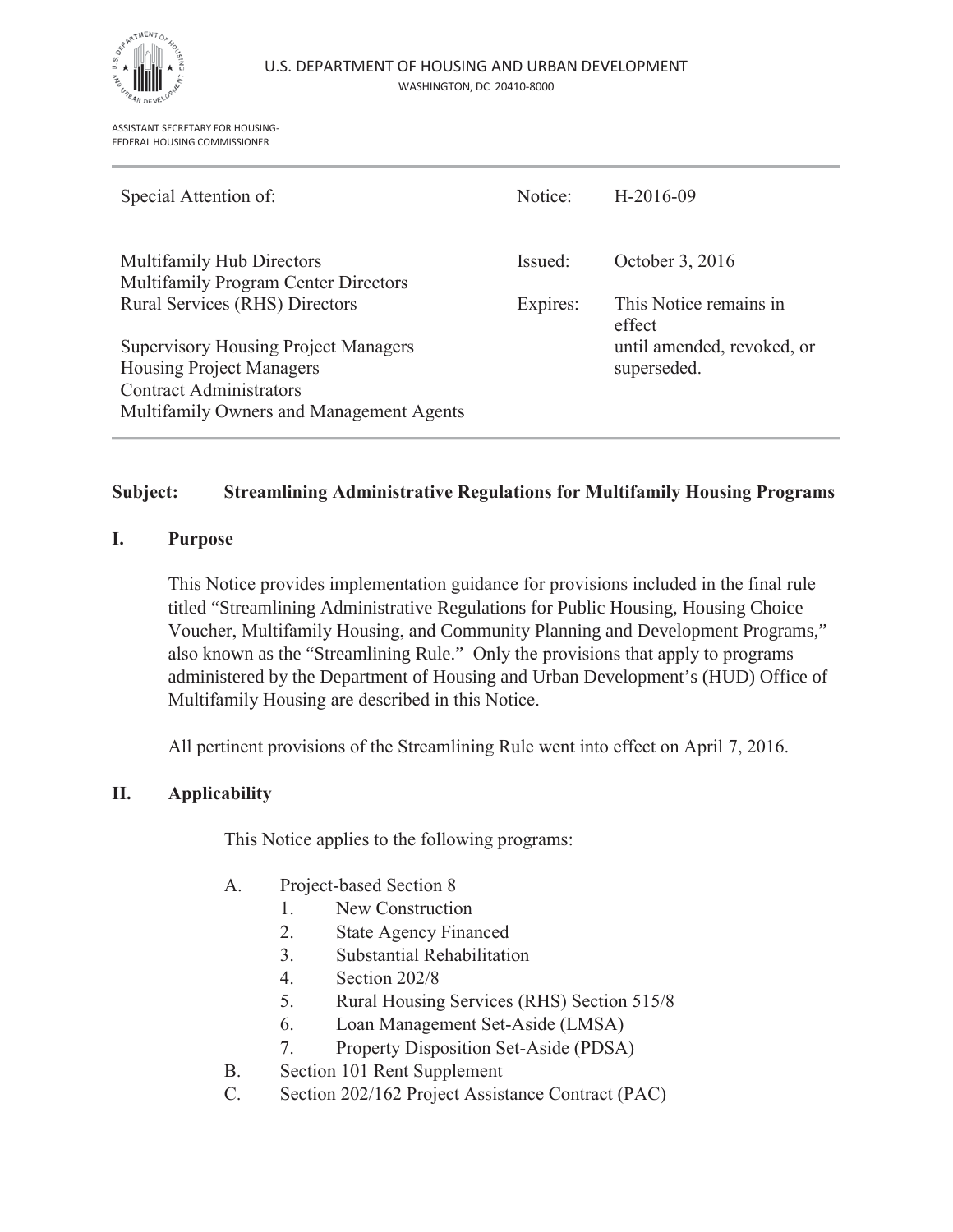- D. Section 202 Project Rental Assistance Contract (PRAC)
- E. Section 202 Senior Preservation Rental Assistance Contracts (SPRAC)
- F. Section 811 PRAC
- G. Section 811 Project Rental Assistance Demonstration units under a Rental Assistance Contract (PRA)
- H. Section 236
- I. Section 236 Rental Assistance Payments (RAP)
- J. Section 221(d)(3) Below Market Interest Rate (BMIR)

The applicability of specific provisions of the Streamlining Rule is detailed below.

## **III. Background**

The Streamlining Rule will allow for improvements in program operations that reduce costs and enhance efficiency while maintaining HUD's core program oversight functions. The rule was published on March 8, 2016 and can be viewed at https://www.federalregister.gov/articles/2016/03/08/2016-04901/streamliningadministrative-regulations-for-public-housing-housing-choice-voucher-multifamily. There are 16 programmatic changes found in this final rule, four of which apply to Multifamily Housing programs. The direction below supersedes prior guidance on these topics. HUD Handbook 4350.3, REV-1 and the TRACS MAT Guide will be updated at a future date to account for these changes in policy.

## **VI. 24 CFR 5.216 – Verification of Social Security Numbers**

## **A. Applicability**

This provision applies to the Rent Supplement, Section 8, Section 221(d)(3), Section 221(d)(5), Section 236, Section 202, and Section 811 programs.

## **B. Change to Regulation**

This provision modifies the regulation at 24 CFR 5.216 as it applies to program *applicants* (as differentiated from program *participants*), and brings the guidance for applicants more closely in line with longstanding guidance for program participants (at 24 CFR 5.216(e)(2)(ii)). The regulation at 24 CFR 5.216 now permits owners to accept applicant households that include an applicant family member who is under the age of 6, who does not yet have a Social Security Number (SSN) assigned to him/her, and was added to the household 6 months or less from the move-in date. As a result of this change, the owner or owner agent (O/A) must no longer deny occupancy to such applicant households.

## **C. Implementation**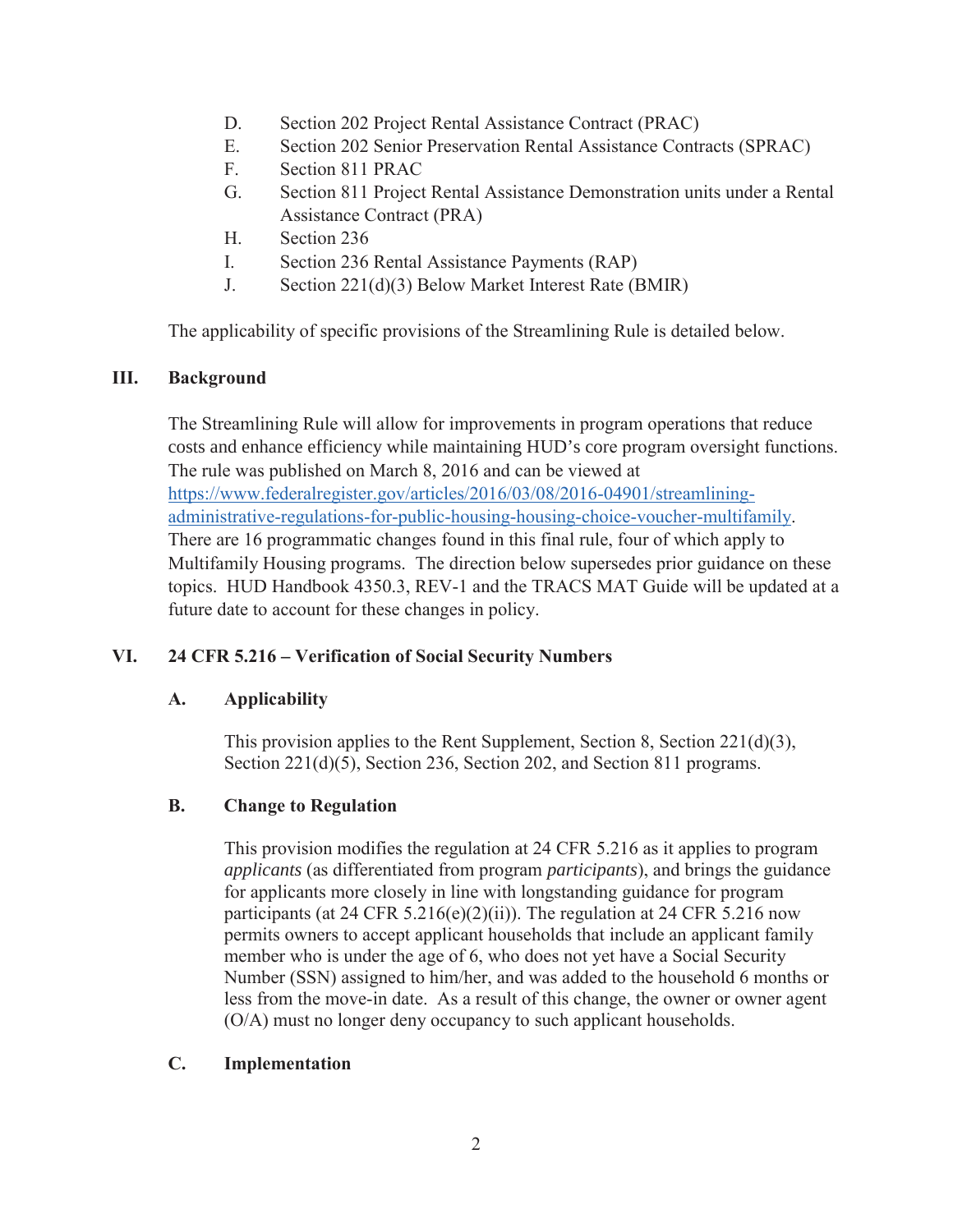When an applicant household with the above composition is housed from the waiting list, the O/A must give the household 90 days from the effective date of their move-in certification to provide documentation of the SSN for the child. An additional 90-day period must be granted by the O/A if the failure to provide documentation of a SSN is due to circumstances that are outside the control of the household. Examples include but are not limited to: delayed processing of the SSN application by the SSA, natural disaster, fire, death in family, etc. During this time period, the child is to be included as part of the household and will receive all of the benefits of the program in which the child is involved, including the dependent deduction. An interim recertification must be processed once the household discloses and provides verification of the SSN for this individual.

#### **D. TRACS Input**

TRACS currently has the ability to accept SSNs that meet the requirements of the new regulation, however, purchased site software used by O/As to transmit data to TRACS may not yet have this ability. Because of this, O/As are instructed to input SSNs as described in the two paragraphs below.

1. Pre-Software Change

When completing the SSN field in TRACS for a child who has been added to the applicant household 6 months or less from the move-in date and has not yet been assigned a SSN, the owner must input a SSN of "999990000" which will permit the household to receive subsidy. This SSN should only be used for move-in (MI) and initial (IC) certifications (see exceptions in Section VI.D.3 of this Notice). When a similar individual is added to an existing household, current guidance instructing use of a "999999999" SSN with an "M" exception code must be followed.

2. Post Software Change

Software developers are working to update their software which will allow the system to accommodate this change in regulation. Once owners are informed their software has been updated, all SSNs of "999990000" must be edited according to the procedure below through an interim recertification (IR). This will allow for accurate tracking by HUD.

When completing the SSN field in TRACS for a child who has not yet been assigned a SSN, the owner must input a SSN of "999999999" with a "M" SSN exception code. These inputs will permit the flow of subsidy to the household. At the time of the disclosure of the SSN, an interim recertification must be processed changing the child's SSN from the "999999999" placeholder to the child's verified SSN and removing the SSN exception code. More information relating to SSN input in TRACS can be found in the TRACS MAT Guide located at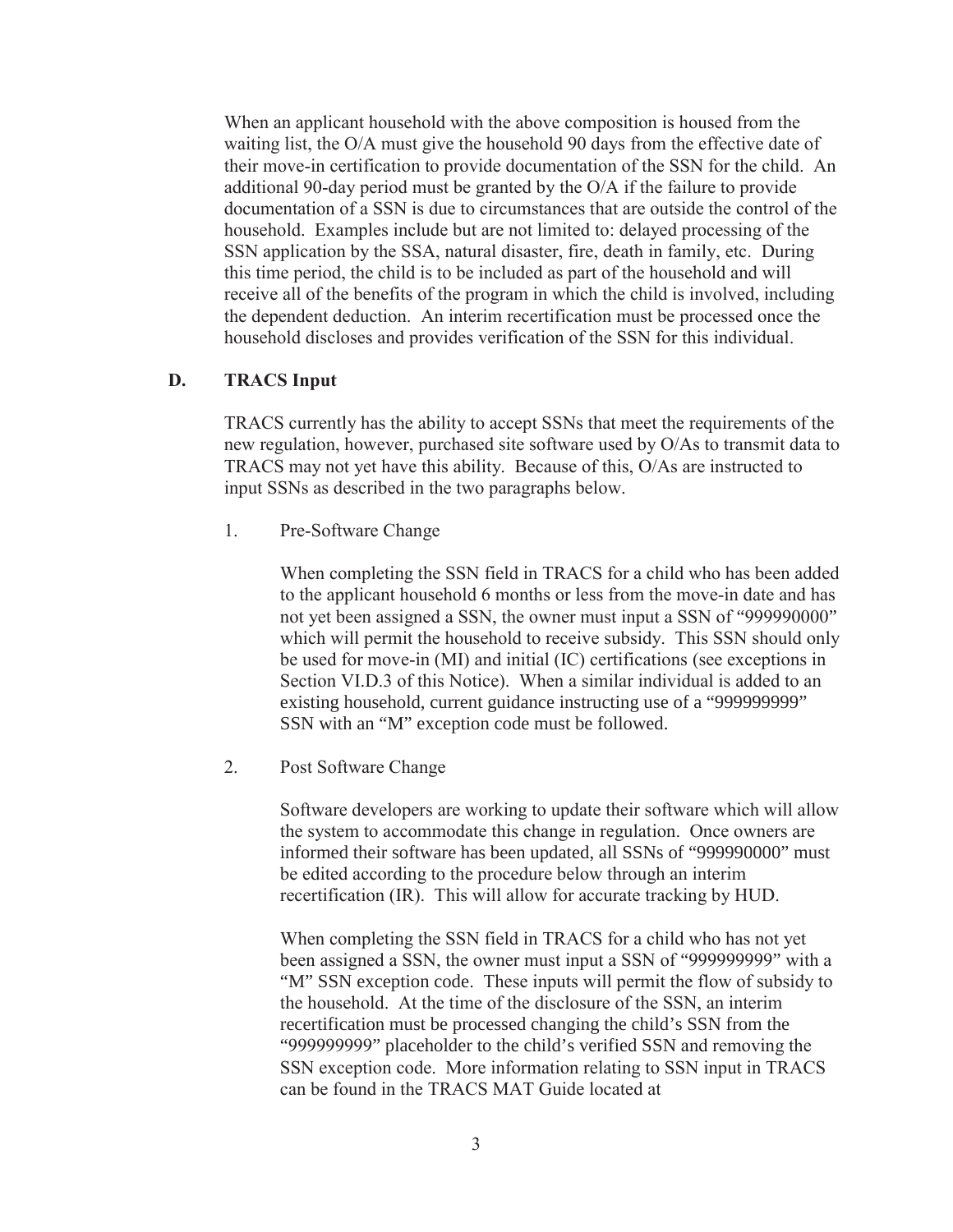http://portal.hud.gov/hudportal/HUD?src=/program\_offices/housing/mfh/t rx/trxdocs.

3. Exceptions for inputting a SSN of "999990000" on an Interim (IR) or Annual (AR) Recertification

> There are cases after the MI or IC where an IR or AR could be submitted before the end of the time required to obtain an SSN outlined in Section VI.C of this Notice. Examples for an IR include but are not limited to: increase or decrease of income, household addition or subtraction, etc. An example for an AR includes owners that have a mass recertification schedule and the recertification is effective before an SSN has been obtained. If such an IR or AR is needed follow the Pre-Software Change or Post Software change rules as applicable.

- a. If the owner is in a Pre-Software change situation, the SSN field would be filled with "999990000" and there would be no exception code.
- b. If the owner is in a Post Software change situation, the SSN field would be filled with "999999999" and the exception code would be "M."

### **E. Penalties for Non-Disclosure of a Household Member's SSN**

The penalty associated with the failure to disclose and provide verification of a household member's SSN is termination of tenancy. As stated in HUD Handbook 4350.3, REV-1, paragraph 8-13.A.6, the owner must terminate the tenancy of a tenant and the tenant's household if the SSN disclosure and verification requirements for all household members are not met in the specified timeframe. Proration of assistance is not permitted for household members who are required to obtain SSN but fail to disclose and provide verification of this SSN.

## **F. Housing Assistance Payments During Eviction Proceedings**

An owner may continue to receive housing assistance payments for the unit occupied by the family in question during eviction proceedings and these payments must continue until the eviction is upheld and the household is actually evicted. This practice is consistent with existing procedure and FAQ 143 for HUD Handbook 4350.3, REV-1.

In the case of evictions not upheld through judicial proceedings the family is permitted to continue occupying the assisted unit and the owner will continue to receive housing assistance payments for that unit. The SSN will be entered as described in Paragraph C.2 above until a SSN is obtained.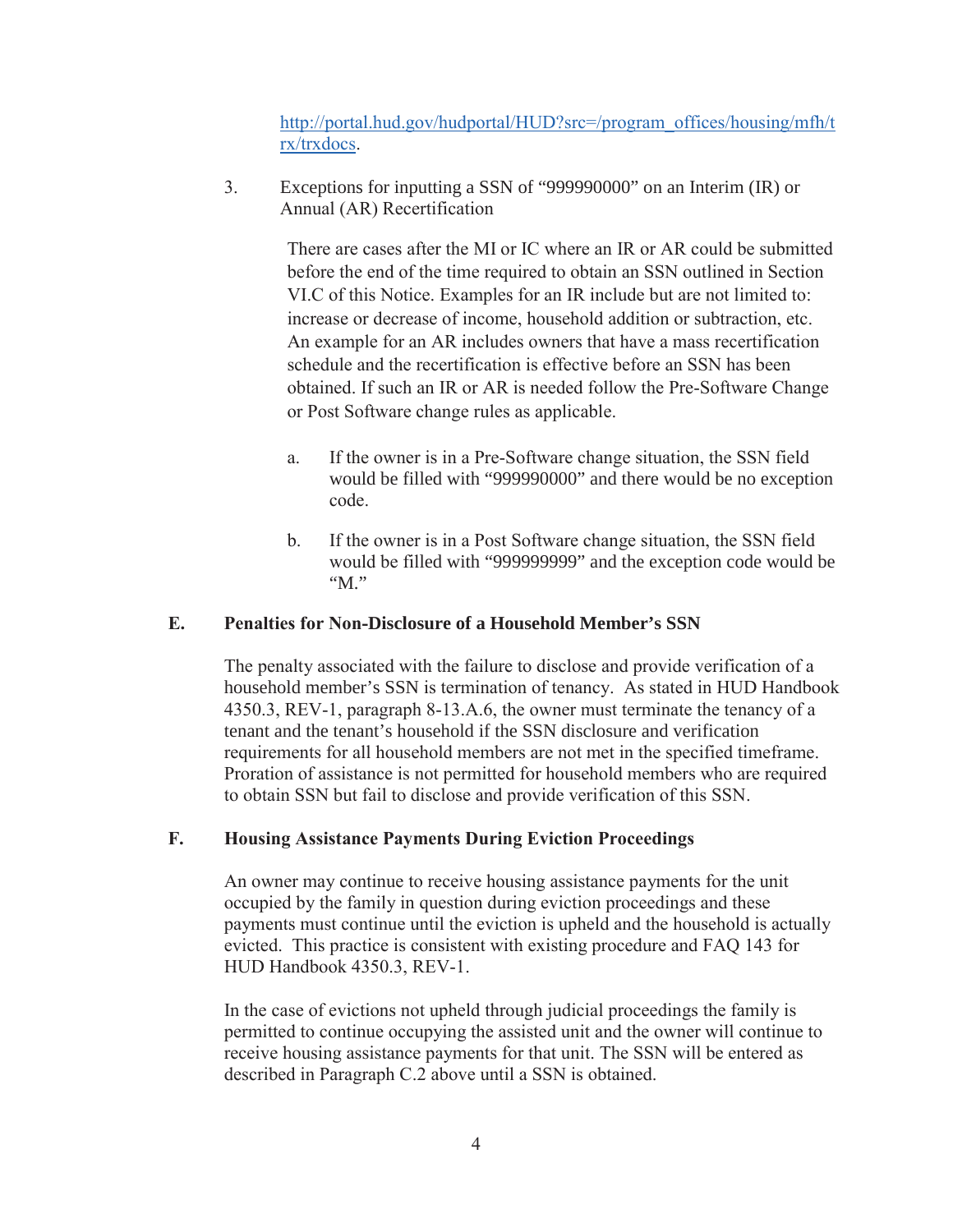#### **G. Implementation**

The regulatory change was effective beginning April 7, 2016. Site software used by the O/A to transmit data to TRACS is expected to be updated by February 2017.

### **V. 24 CFR 5.603 – Definition Change – Extremely Low Income**

#### **A. Applicability**

This provision applies to the Section 8 program.

#### **B. Change to Regulation**

The regulation at 24 CFR 5.603 has been changed to reflect the new statutory definition of an extremely low-income family in accordance with Section 238 of HUD's FY 2014 Appropriations Act, which amended Section 3 of the United States Housing Act of 1937 (42 U.S.C. 1437a). Previously, there was no statutory definition of extremely low income families, and the regulatory definition did not take the federal poverty level into consideration. The revision defines an extremely low-income family as a family whose income does not exceed the higher of 30 percent of the area median income or the federal poverty level. The federal poverty level provision in the definition of an extremely low-income family does not apply in the case of public housing agencies or projects located in Puerto Rico or any other territory or possession of the United States.

### **C. Posting of Income Limits**

HUD determines income limits, including the income limit for the newly defined extremely low-income family, for all areas in the United States annually and publishes these income limits on the HUDUSER website at www.huduser.gov/portal/datasets/il.html. O/As do not need to research or determine the federal poverty level, or income limits in general, as all HUDpublished extremely low-income dollar amounts are calculated in accordance with the new definition and are posted for each region.

### **D. Implementation**

Section 8 property owners must use the extremely low-income limit when selecting applicants to fulfill the income-targeting requirements described in paragraph 4-5 of HUD Handbook 4350.3, REV-1. As detailed in the TRACS MAT Guide, the extremely low-income limit is to be populated into software used by owners in processing tenant data.

The definition change was established as HUD policy on July 1, 2014, through Federal Register Notice (79 FR 35940) *HUD Implementation of Fiscal Year 2014*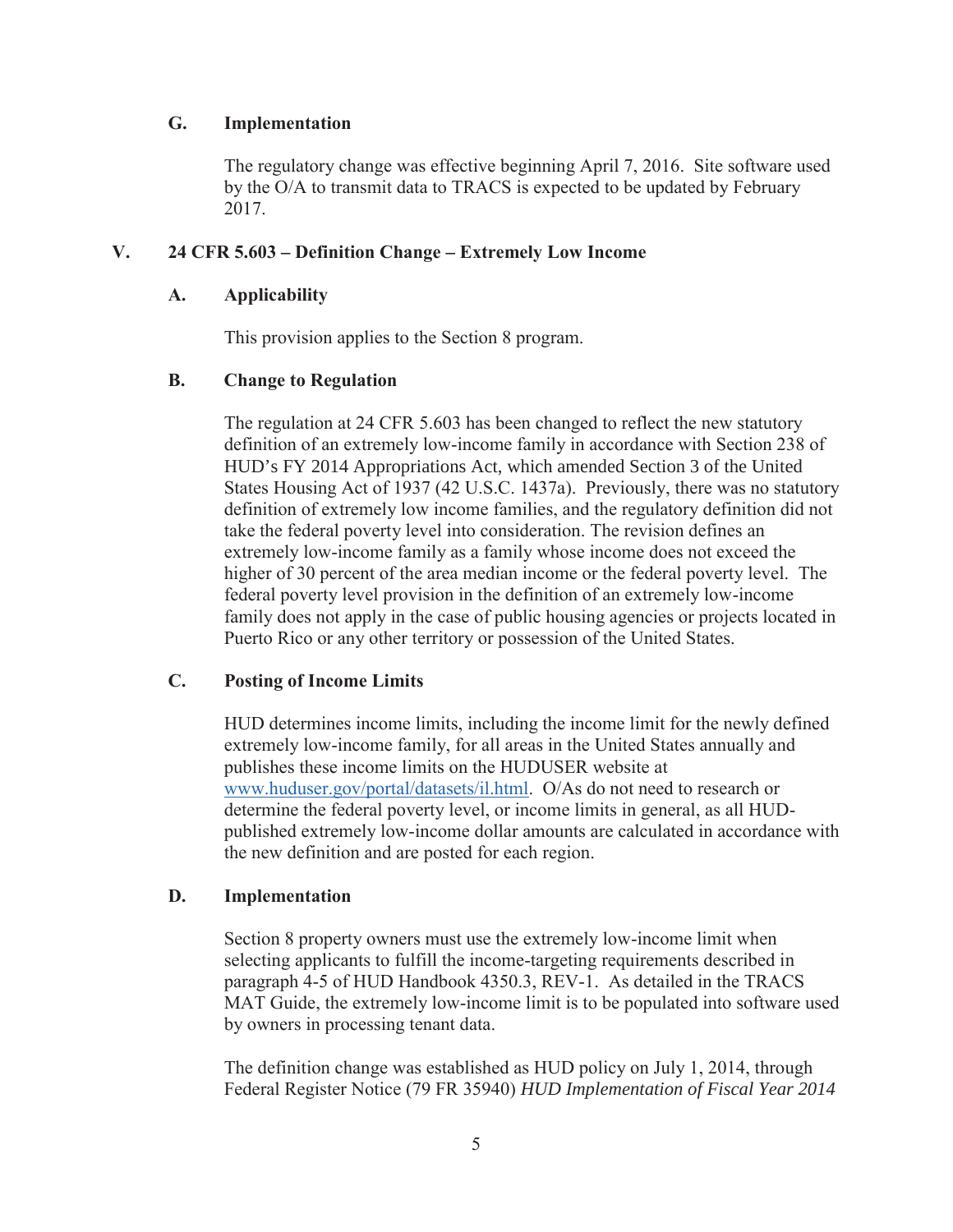*Appropriations Provisions on Public Housing Agency Consortia, Biennial inspections, Extremely Low-Income Definition and Utility Allowances*. It is reflected in published income limits now being utilized by O/As.

### **VI. 24 CFR 5.609 – Definition Change – Exclusion of mandatory education fees from income**

### **A. Applicability**

This provision applies to the Section 8 program (other than Moderate Rehabilitation).

## **B. Change to Regulation**

The regulation at 24 CFR 5.609 amends the definition of "income" to exclude from calculations of individual income any financial assistance received for mandatory fees and charges (in addition to tuition).

## **C. Background**

The change is made to conform regulations to language first enacted in the FY 2012 HUD Appropriations Act, and continued in each subsequent appropriation. Current law requires that any amount of financial assistance an individual receives in excess of amounts received for tuition and other required fees and charges be considered income when determining an applicant's or participant's annual income.

### **D. Implementation**

Implementation guidance for this change is found in Housing Notice 2015-12 which elaborates on the phrase "and any other required fees and charges" by amending the term "tuition." In addition to the new definition of tuition, the Notice provides examples for calculating income using this new definition and explains how to verify tuition and fees.

The definitions promulgated though Notice H 2015-12 continue to be in effect for multifamily properties.

### **VII. 24 CFR 5.657 – Section 8 project-based assistance programs: Reexamination of family income and composition**

### **A. Applicability**

This provision applies to the Section 8 (other than Moderate Rehabilitation), Section 202, and Section 811 programs.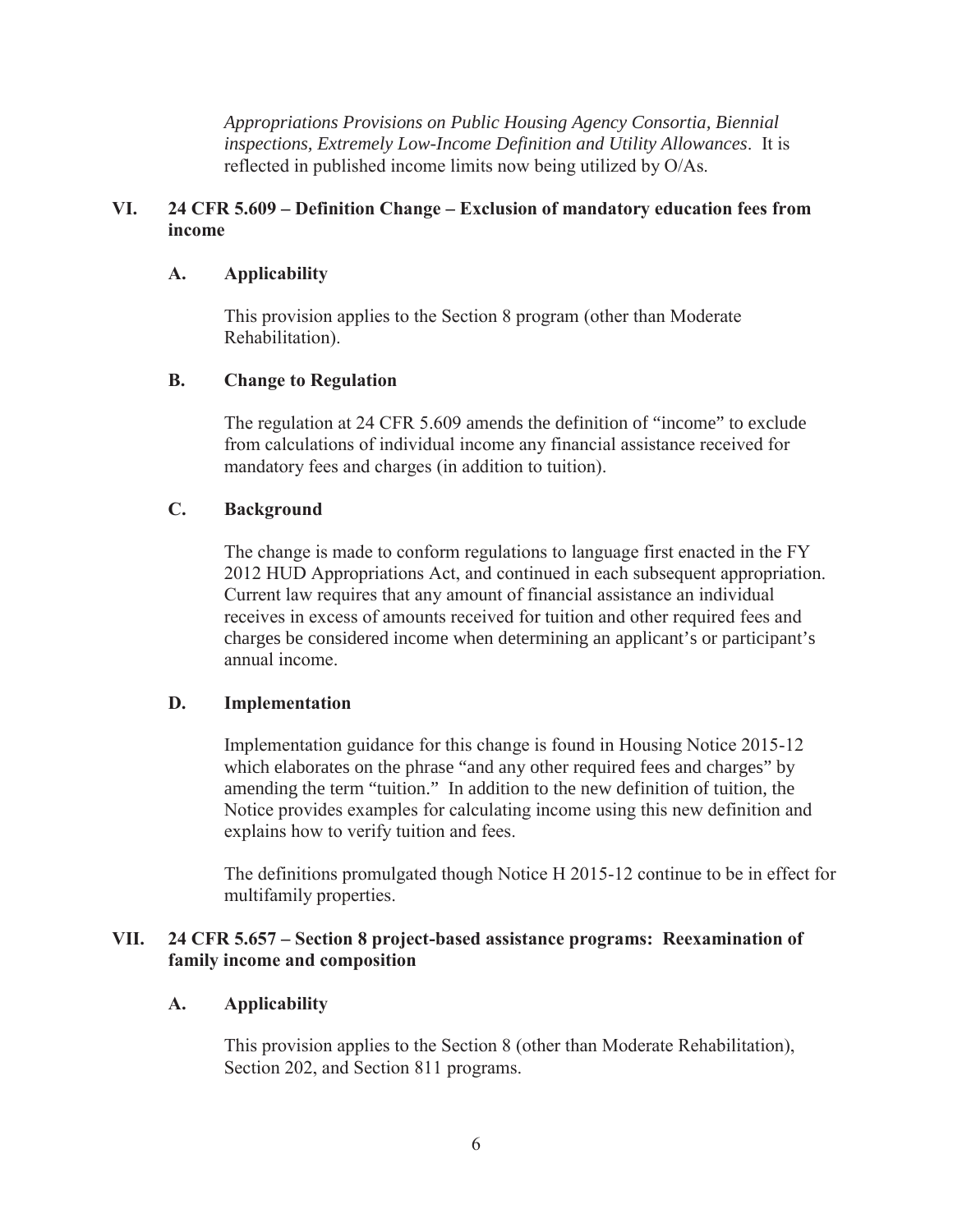### **B. Change to Regulation**

The regulation at 24 CFR 5.657 – applicable to project-based Section 8 participants only – has changed to permit an owner to use a streamlined income determination for any family member with a fixed source of income. A streamlined income determination is made by applying, for each fixed-income source, either the verified cost of living adjustment (COLA) or the current rate of interest to the previously verified or adjusted-income amount. Any non-fixed sources of income must be verified using third party verification as described in Chapter 5, Section 3 of HUD Handbook 4350.3, REV-1.

## **C. Implementation**

- 1. O/As have the discretion to adopt a streamlined income determination for fixed sources of income belonging to current project-based Section 8 program participants. This method may be used to adjust income on the two annual recertifications following the annual recertification (or movein certification) in which the income was verified through third-party verification. The O/A must verify all income, both fixed and non-fixed, every third year.
- 2. In situations where a household has a combination of fixed income and non-fixed income, O/As can use the streamlined income determination for the fixed income and must verify all non-fixed income through third party verification. Streamlined income determination is not applicable for individuals who are not yet participants.
- 3. Tenants may instruct owners not to use the streamlined income determination to determine their income. In that case, third party verification will be required for all income sources.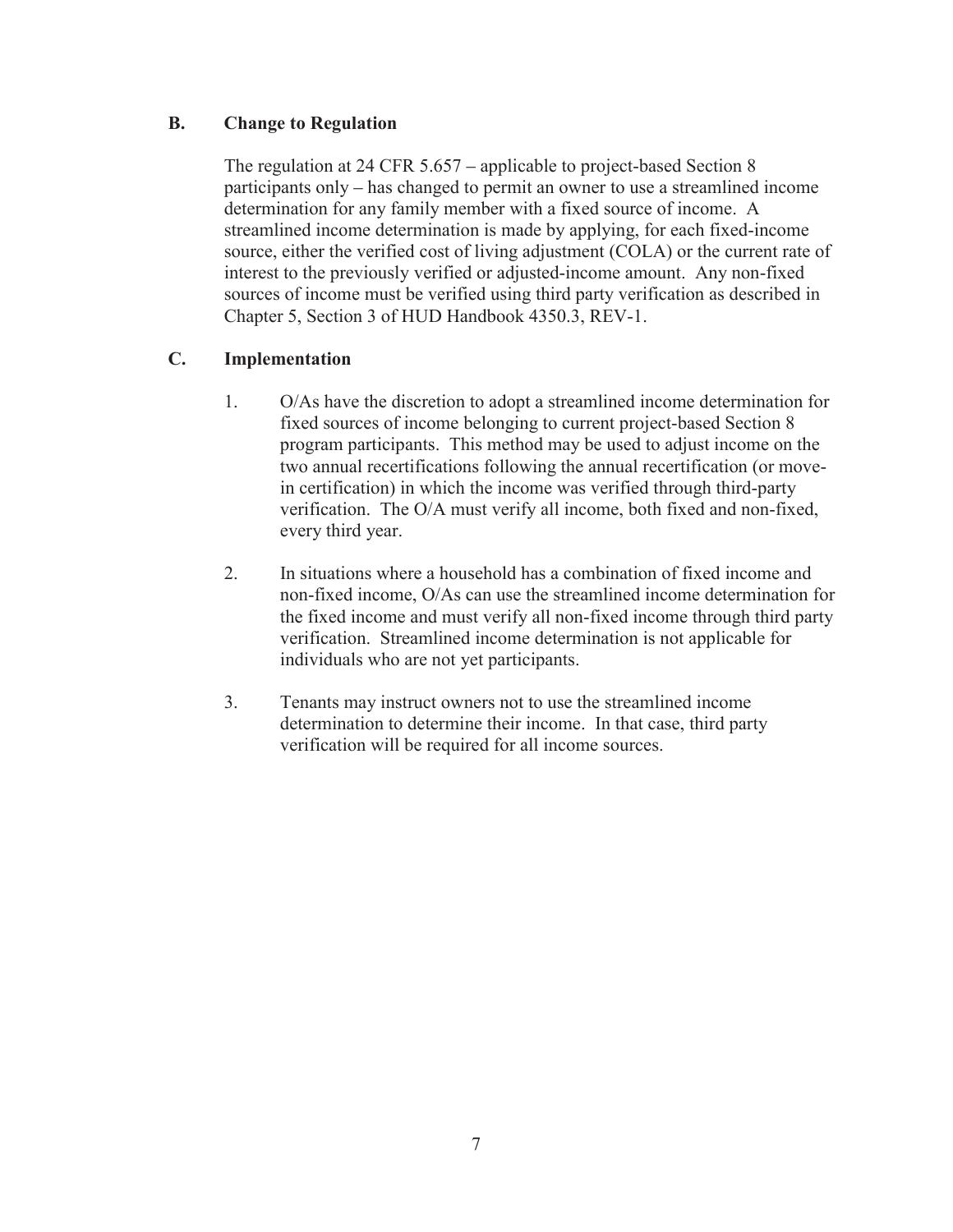| <b>Example</b> |                           |                     |                                              |
|----------------|---------------------------|---------------------|----------------------------------------------|
| 3/1/2017       | Move-in                   | Fixed Income        | Third Party Verify                           |
|                | Certification             | Non-Fixed Income    | Third Party Verify                           |
| 3/1/2018       | Annual                    | <b>Fixed Income</b> | Use of Adjustment<br><b>Factor Permitted</b> |
|                | Recertification           | Non-Fixed Income    | Third Party Verify                           |
| 3/1/2019       | Annual                    | <b>Fixed Income</b> | Use of Adjustment<br><b>Factor Permitted</b> |
|                | Recertification           | Non-Fixed Income    | Third Party Verify                           |
| 3/1/2020       | Annual<br>Recertification | <b>Fixed Income</b> | Third Party Verify                           |
|                |                           | Non-Fixed Income    | Third Party Verify                           |
| 3/1/2021       | Annual                    | <b>Fixed Income</b> | Use of Adjustment<br><b>Factor Permitted</b> |
|                | Recertification           | Non-Fixed Income    | Third Party Verify                           |
| 3/1/2022       | Annual                    | <b>Fixed Income</b> | Use of Adjustment<br><b>Factor Permitted</b> |
|                | Recertification           | Non-Fixed Income    | Third Party Verify                           |
| 3/1/2023       | Annual<br>Recertification | <b>Fixed Income</b> | Third Party Verify                           |
|                |                           | Non-Fixed Income    | Third Party Verify                           |

### **D. Definition of Fixed Income**

When implementing a streamlined income determination, an O/A must first determine if the source of income is fixed and document how this determination was made. This determination is only needed prior to the first time streamlined income determination is used.

For purposes of this Notice, the term "fixed income" includes income from:

• Social Security payments, to include Supplemental Security Income (SSI) and Supplemental Disability Insurance (SSDI);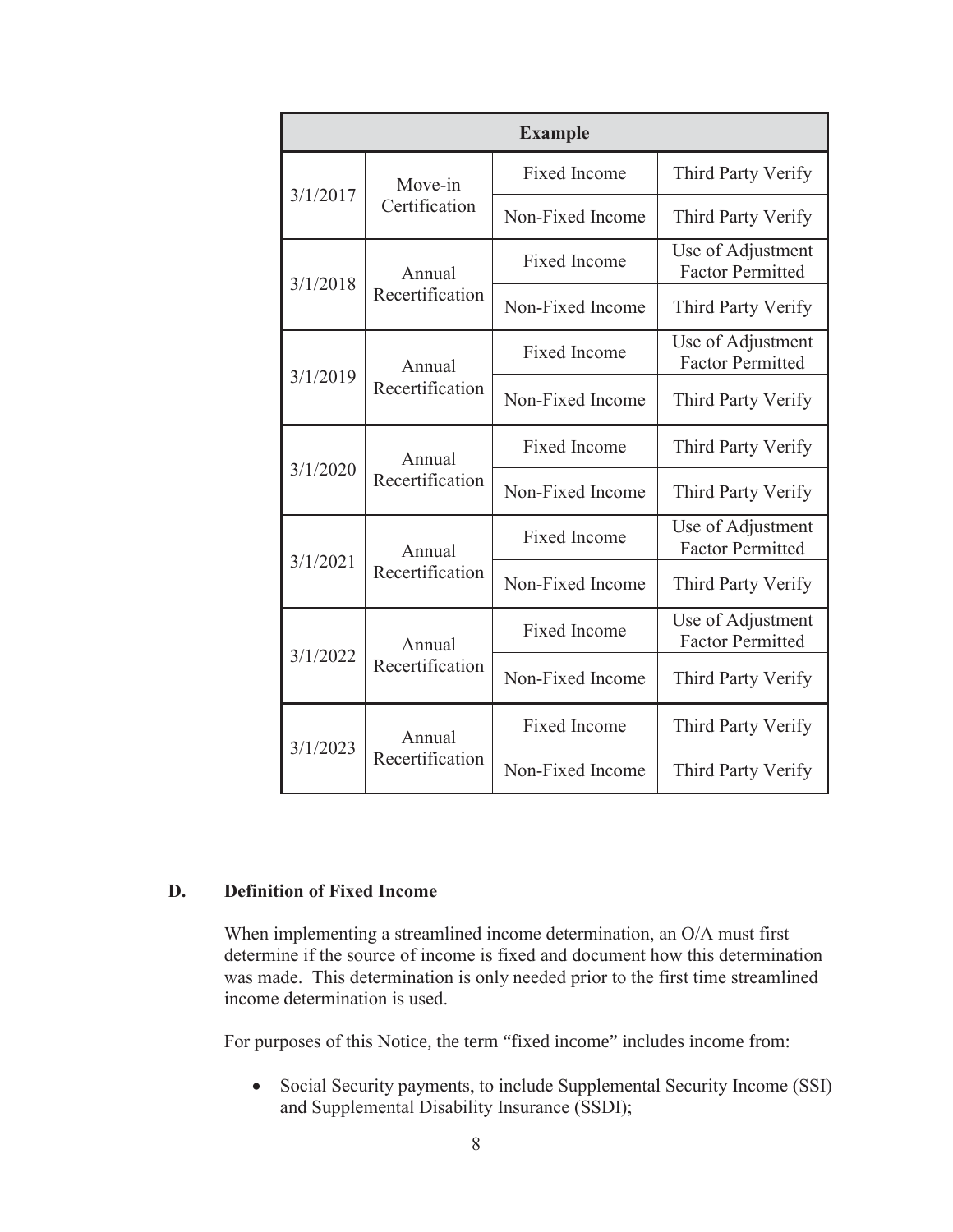- Federal, state, local, and private pension plans; and
- Other periodic payments received from annuities, insurance policies, retirement funds, disability or death benefits, and other similar types of periodic payments.

#### **E. Determination and Application of the Adjustment Factor**

To apply an adjustment factor (verified COLA or the current rate of interest to the previously verified or adjusted-income amount) to a fixed source of income, the O/A must first verify all adjustment factors from either a public source or from tenant-provided, third party generated documentation. In the absence of such verification for any source of fixed income, third-party verification of income amounts must be obtained. Once an adjustment factor is obtained, verified, and documented in the tenant file, the O/A will then apply the applicable factor to the previously verified or adjusted income amount. This amount is then recorded as income on the household's form HUD-50059.

#### **F. Effect on Use of the Enterprise Income Verification (EIV) System**

In the years when an O/A elects to utilize streamlined income determination, the fixed source of income does not have to be verified using the EIV system. The O/A may, however, use the EIV system at his/her discretion and as indicated in the property's policies and procedures. All non-fixed sources of income remain subject to full income-verification requirements.

### **G. Additional Information**

The following regulations have been updated to permit an owner to follow the provisions of 24 CFR 5.657(d): 880.603, 884.218, 886.124, 886.324, 891.410, 891.610, and 891.750.

#### **VIII. Paperwork Reduction Act**

The information collection requirements contained in this document have been approved by the Office of Management and Budget (OMB) under the Paperwork Reduction Act of 1995 (44 U.S.C. 3501-3520) and assigned OMB control numbers 2502-0204. In accordance with the Paperwork Reduction Act, HUD may not conduct or sponsor, and a person is not required to respond to, a collection of information unless the collection displays a currently valid OMB control number.